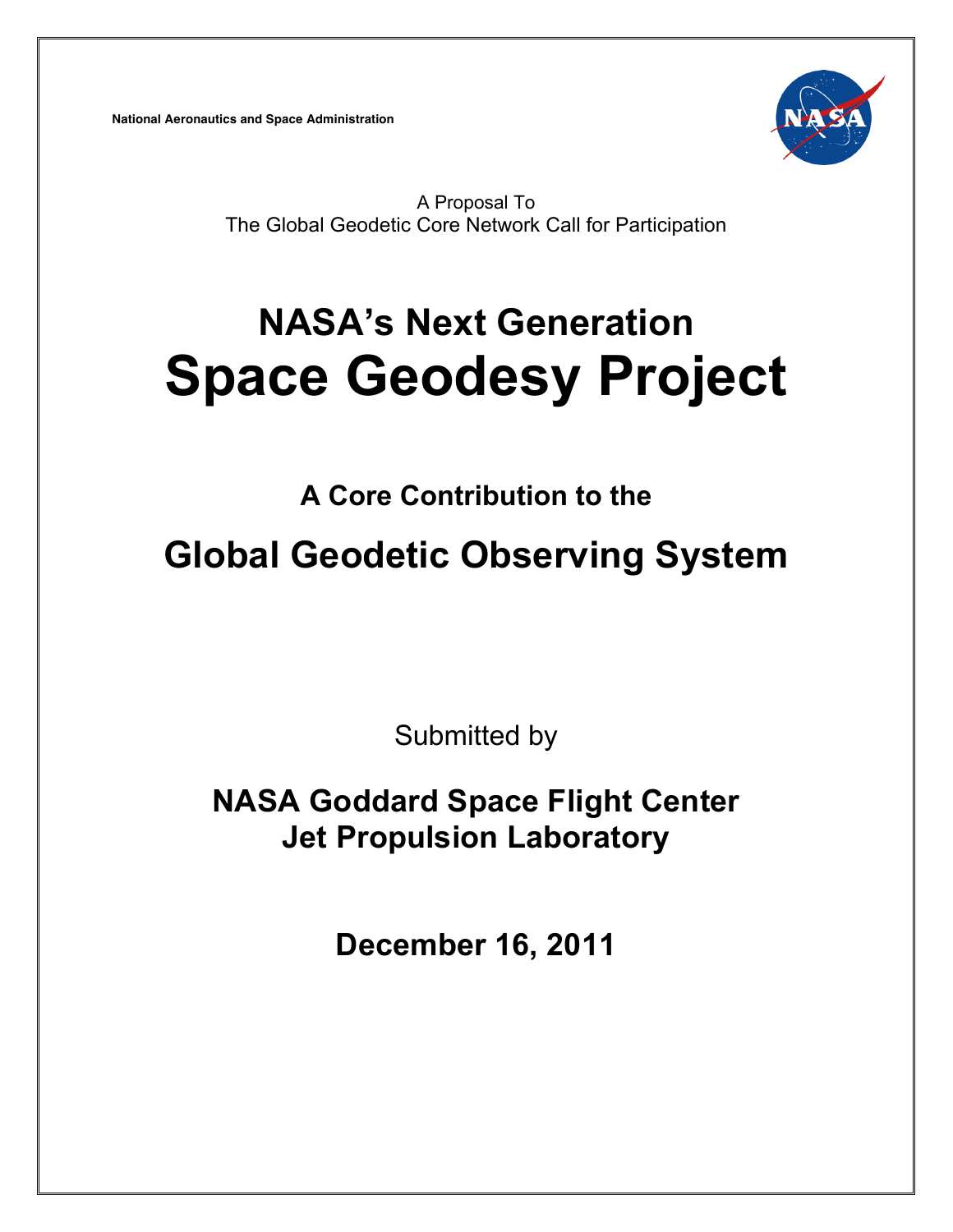## **Abstract**

This proposal describes NASA's Space Geodesy Project. This two-year project will contribute to the Global Geodetic Core Network by: (1) Completing ongoing Network Design Studies that describe the appropriate number and distribution of next generation Space Geodetic Stations for an improved global network; (2) Establishing and demonstrating the operational capability of the prototype NASA next generation integrated Space Geodetic Station at Goddard's Geophysical and Astronomical Observatory, including next generation SLR and VLBI systems along with GNSS and DORIS; and (3) Generating an Implementation Plan for a new NASA Space Geodesy Systems Project which would build, deploy and operate a next generation integrated NASA Space Geodetic Network that will contribute to the improved global GGOS network.

## **Introduction**

We measure and monitor the Earth's environmental system (its oceans, ice, land, atmosphere) not only to understand the processes of global change, but also to enable educated decisions on how to cope with these changes. Space agencies have launched and will continue to launch billions of dollars worth of satellites to make these measurements. Many of these depend on a highly accurate and stable geodetic reference frame within which to interpret the data and understand trends in the processes of change.

The measurement reference frame is maintained though a global network of ground stations with co-located SLR, VLBI, and GNSS, and is realized as the international standard through the International Terrestrial Reference Frame (ITRF). A combination of systems in a well distributed global network is essential because of basic differences in the measurement techniques and the different data products that each brings to the reference frame.

Requirements for the ITRF have increased dramatically since the 1980s. The most stringent requirement comes from critical sea level programs: a global accuracy of 1.0 mm, and 0.1mm/yr stability is required. *This is a factor of 10 to 20 beyond current capability*. Current and future satellites will have ever increasing measurement capability and should lead to increasingly sophisticated models to explain what is happening, yet the ability to maintain the necessary reference frame *even at its present level of accuracy and stability* is in severe jeopardy due to the deteriorating condition of the ground networks. The core NASA elements have declined in numbers, distribution, and relative quality from their heyday in the 1980s. Decades-old subsystems and components are no longer available for these legacy systems, and new more modern technology has not yet been deployed to meet the more stringent measurement accuracy and the number of satellite missions to be supported.

New measurement systems are needed to meet these requirements. This has been recognized for some time, and prototypes of these next generation systems are under development.

Guided by the recommendations from the National Research Council's Committee on the National Requirements for Precision Geodetic Infrastructure<sup>1</sup>, the long range goal of the Space Geodesy Project (SGP) is to build, deploy and operate a next generation NASA Space Geodetic Network (NSGN) of integrated, multi-technique next generation space geodetic observing systems. This new NSGN will serve as NASA's core contribution to a global network designed

<sup>&</sup>lt;sup>1</sup> "Precise Geodetic Infrastructure: National Requirements for a Shared Resource," (National Academies Press, Washington, D.C., 2010)."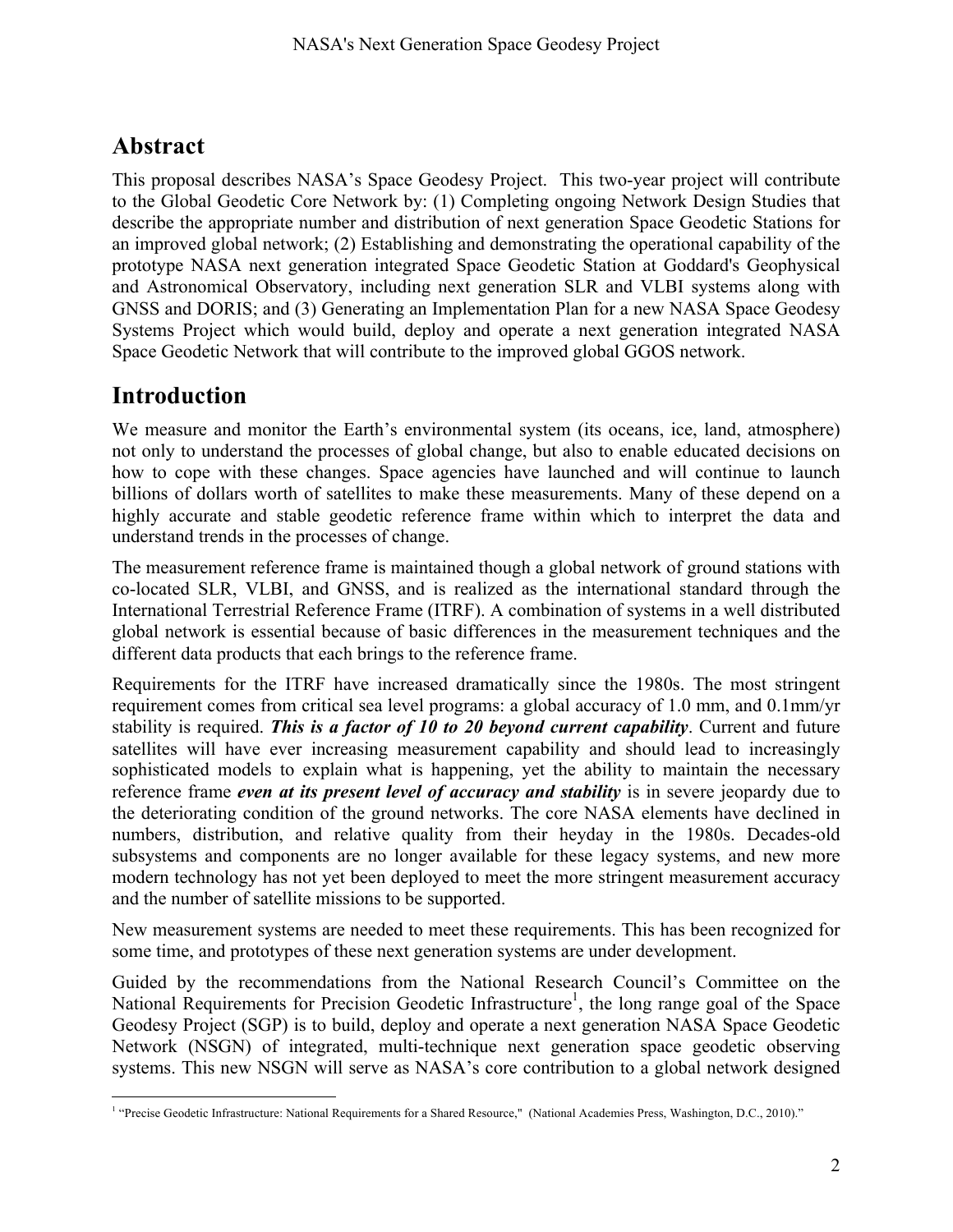to produce the higher quality observational data required to maintain the Terrestrial Reference Frame and provide other data necessary for fully realizing the measurement potential of the current and coming generation of Earth Observing spacecraft. The goal of this Project is to demonstrate that NASA is ready to begin building and deploying those systems and establishing those stations.

To accomplish this, the SGP has three major activities:

(1) **Complete ongoing Network Design Studies** that describe the appropriate number and distribution of next generation Space Geodetic Stations for an improved global network, with appropriate trade studies demonstrating the effects of increasing or decreasing the number of stations and changing their possible locations;

(2) **Establish the prototype next generation integrated NASA Space Geodetic Station**, comprised of next generation SLR (NGSLR) and next generation VLBI (VLBI2010) systems colocated with GNSS and DORIS systems, and demonstrate the ability of this station to operate as an integrated system including the routine measurement of vector ties between individual observing systems; and

(3) **Produce a Project Implementation Plan (IP) for the build out, deployment and operation of a proposed next generation integrated NASA Space Geodetic Network** that will contribute to the next generation global network needed to meet the requirements of the current and coming generation of Earth observing satellites.

### **Network Design Simulation Studies**

A network simulation capability was developed over the past several years by the Joint Center for Earth Systems Technology (JCET) at University of Maryland Baltimore County (UMBC) with participation from NASA Goddard and the University of Texas. More extensive and focused studies are required and will be carried out over the next two years. Simulations using different spatial distributions of stations will be examined to determine their effect on the determination of the ITRF. *The goal is to determine not only the necessary number and distribution of next generation observing stations, but also to establish reliable limits on the sensitivity of the chosen network to outages or loss of stations, individually and in combination*  with others. It is important to understand how the proposed network will behave if portions become inoperable over extended periods of time (e.g. due to inclement weather or significant equipment failure occurs).

The success of the multi-technique station network depends on a design of the campus for each site that takes into account the strict requirement of monitoring the "tie vectors" between the different systems. Simulations will be conducted to examine the effect of errors in these "ties" and will be used to define possible scenarios that may minimize their effect on the realization of the ITRF. At present the various techniques are tied through ground survey measurements, which are infrequent and may not be consistently performed. Newer partially automated survey techniques are now available that will make vector monitoring to the systems (with proper accommodation and fixtures for the surveys) more systematic and routine.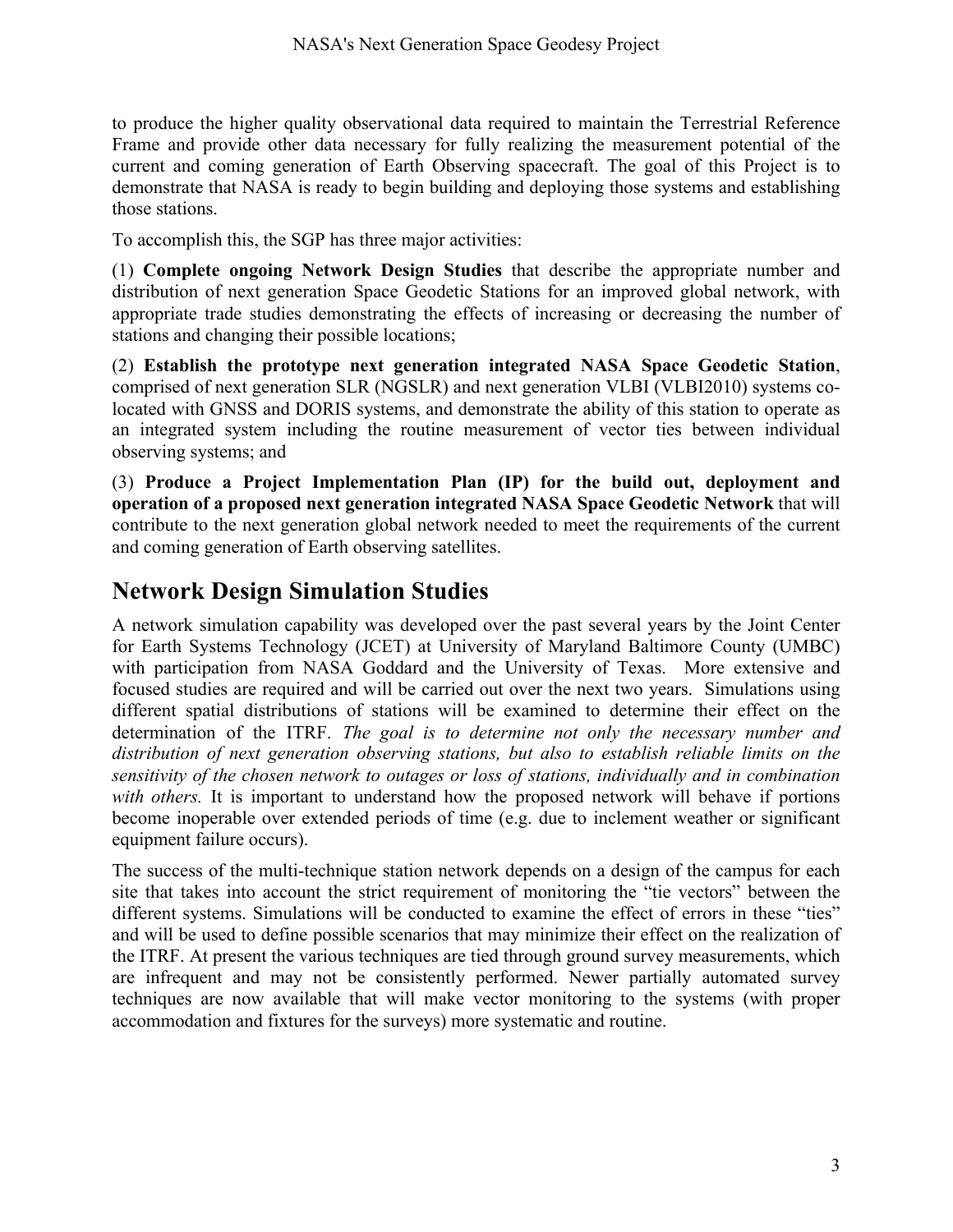## **Prototype GGOS Station**

Essential to the ability to properly specify, procure and deploy a number of next generation multi-technique stations is the establishment and operation of a prototype station. This task includes: (a) completion of prototype next generation SLR and VLBI systems, and their installation at a common site along with modern GNSS and DORIS systems; (b) practical experience in their individual and mutual operation, including the ability to tie together the invariant reference points of the different systems; (c) testing of a proposed continuous monitoring system that measures the tie vectors between elements of the prototype stations; and (d) development of enhanced data analysis and data product generation based on the operations of the prototype station. Inherent in this operation is the co-location with existing systems and participation in observational activities with the rest of the global network, and subsequent analysis of the data collected.

This station will serve as a proof-of-concept testbed to validate the approach to be used for the larger global network and to guide NASA's acquisition process and the subsequent deployment of the operational network in the field.

#### *Next Generation VLBI Prototype (VLBI 2010)*

To address problems with the current VLBI system and to improve VLBI data to meet increasingly demanding requirements, an end-to-end redesign called VLBI2010 is in progress. The key concepts are a broadband signal acquisition chain  $(2 - 12 \text{ GHz})$  with digital electronics and fast, small antennas. By placing up to four carefully chosen RF bands in the 2–14 GHz range, RFI should be ameliorated and the requisite precision achieved. Fast antennas will provide higher temporal and spatial resolution for estimating the troposphere at each station, which simulations show as the largest noise source, as well as many more observations. High recording bandwidths are required to achieve the necessary sensitivity.

NASA's VLBI2010 system is being developed to be minimally staffed, remotely controllable, broadband, RFI avoiding, fully digital, fast slewing, and capable of producing VLBI delays with uncertainties of 4 ps. The system is designed to observe continuously.

Two complete signal acquisition chains are needed for testing and validation. Proof-of-concept systems have been successfully tested using the MV-3 antenna at GGAO and the Westford antenna at the Haystack Observatory in Massachusetts. A fast 12-m antenna been installed at GGAO and is currently being commissioned.

#### *Next Generation SLR (NGSLR)*

NASA undertook the development of a Next Generation SLR (NGSLR) because it recognized the older systems were literally "falling apart' and that the older technologies were not capable of satisfying projected performance requirements. The NGSLR is being built to demonstrate that a system using existing commercial off-the-shelf technology can satisfy the performance requirements as an autonomous, photon-counting SLR station with normal point precision at the mm level. The system is intended to provide continuous 24 hour tracking coverage of artificial satellites up to GNSS altitudes. NGSLR has already demonstrated much of its new technology and performance capability. Some developmental work remains to be completed to fully demonstrate the technologies can be integrated into a realizable system that meets the required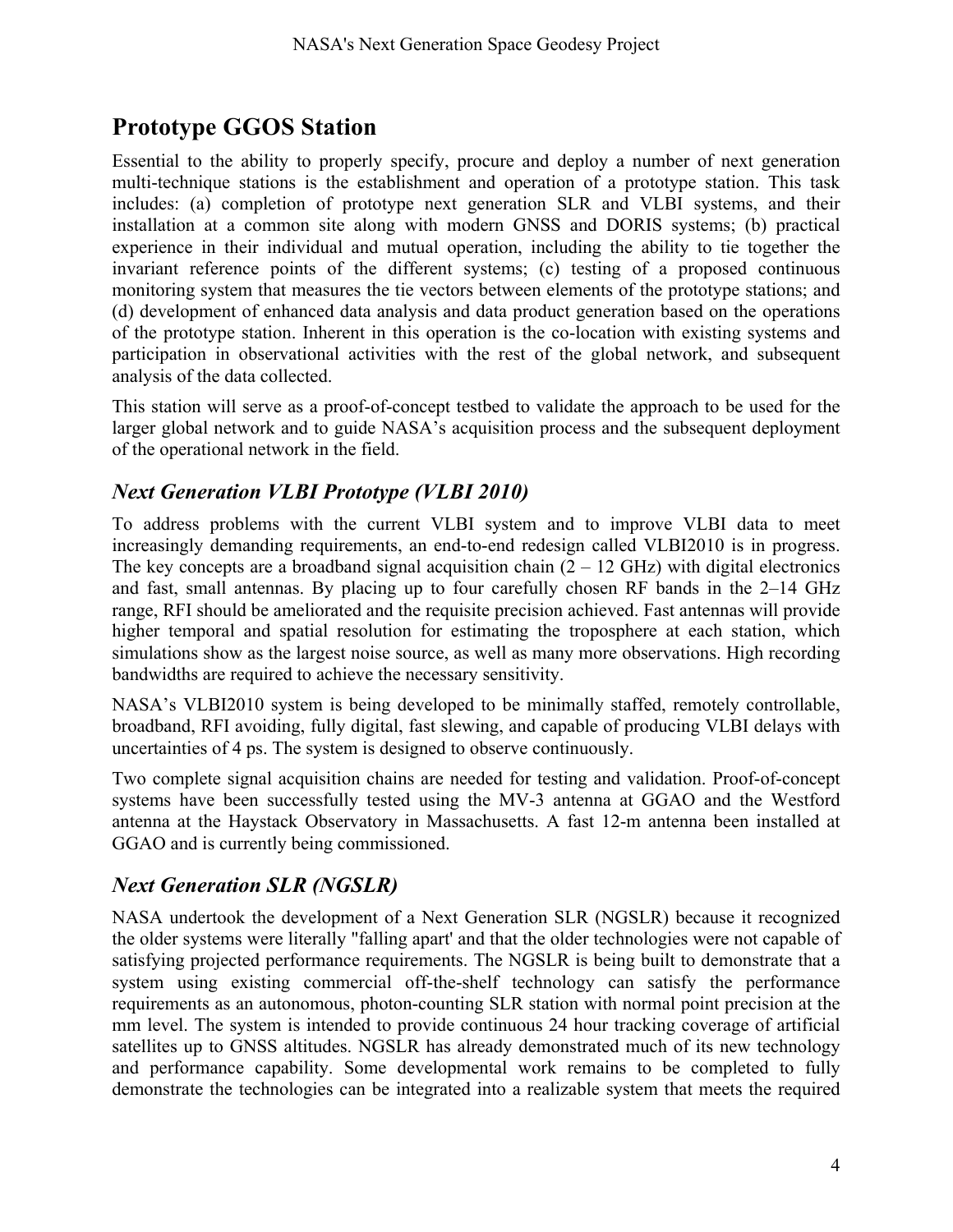performance criteria. Based on this experience, specifications then need to be written for a production system that can be built by industry.

The NGSLR system is now operating at GGAO near MOBLAS-7, one of the early NASA systems still in operation after nearly 30 years. Over the past year, NGSLR has taken over 250 passes of data, over the full range of capability for engineering, diagnostic, and operational testing, during both nighttime and daylight conditions. Over the next two years, NASA will complete the NGSLR prototype and make it part of the prototype GGOS station at GGAO.

#### *Next Generation GNSS*

The GNSS ground station element of the future Next Generation NASA Space Geodetic Network will be an extension of the current implementation at NASA's existing, fully automated, remotely administered, GNSS sites. Modern receivers, capable of multi-constellation tracking, best-practice antenna monumentation, and inter-technique baseline vector measurement support are to be incorporated.

A next generation GNSS system capable of advance tracking of multiple satellite systems will be installed at GGAO as part of the prototype GGOS Station, and operated in concert with the other systems. This will include co-location with the existing GNSS system and vector ties to the other technique elements

#### *Co-location between elements*

To take full advantage of the integrated nature of the GGOS Stations, it will be necessary to implement an economical approach that will routinely measure and/or monitor the inter-system vectors. NASA's SGP will carry out a thorough evaluation of the utility and feasibility of the commercially available Robotic Total Station (RTS) survey systems for monitoring the vector ties between station elements. This work will include considering observational strategies, developing methodologies for VLBI and SLR systems which may incorporate an accessible reference point, and address issues related to site layout and delivery of vector tie data and data processing techniques.

#### *Data Center Archive Support*

NASA, through its Earth Science Data Systems Core Program, funds the Crustal Dynamics Data Information System (CDDIS), an active archive supporting the international user community's space geodesy activities, particularly through the IAG Services. The CDDIS is an outgrowth of the successful archival system developed during NASA's Crustal Dynamics Project (CDP). The CDDIS provides easy, timely, and reliable access to a variety of data sets (particularly, GNSS, laser ranging, VLBI, and DORIS), products, and information about these data. As part of SGP, the CDDIS will be augmented with additional computer resources to support the archiving and distribution of the vector tie data and resulting analysis.

## **Project Implementation Plan for NASA's Space Geodesy Systems Project (SGSP)**

The goal of the SGP is to demonstrate that NASA is ready to deploy a network of next generation integrated space geodetic stations as a contributor to an improved global network. A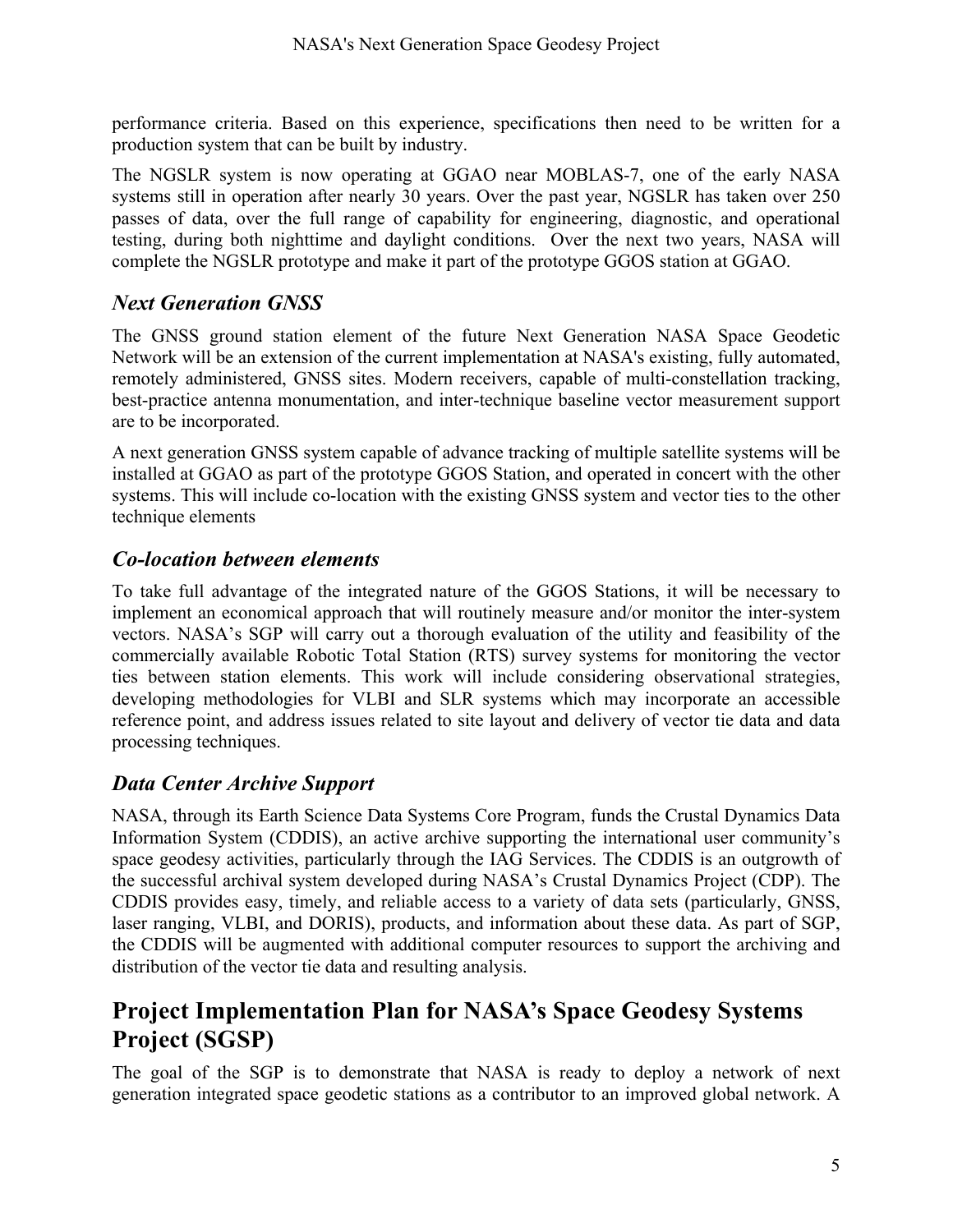major SGP product is a Project Implementation Plan (PIP) for the next generation NASA Space Geodesy Systems Project (SGSP). The PIP will be the blueprint for building NASA's next generation SLR and VLBI systems, establishing the new integrated next generation NASA Space Geodetic Stations, operation of these stations as part of the global network, and processing, analysis, archiving and distribution of data derived from these and other stations. It will include a management structure, procurement strategy, schedule and budget for acquisition and deployment of the systems, strategies for both individual and shared development of cooperative sites with international partners, plans for operations and data acquisition, the processing, analysis, archiving and distribution of data, and proposed interactions with major international organizations such as GGOS.

SGP will begin the process of selection of sites for future NASA GGOS Stations by examining which of the existing NASA and NASA partner sites may be suitable. Specific studies include:

- 1. Develop site selection criteria and requirements,
- 2. Determine which if any of the currently available VLBI and SLR sites belonging to NASA meet these criteria (for all systems) and also satisfy the results of the Network Design Simulations and the Generalized Station Design,
- 3. Where opportunities permit, begin discussions with existing and possible new partners on possible availability of alternative existing or new sites and the requirements for use of those prospective sites. No binding agreements or MOUs will be established during the study period, nor until such time as NASA commits to funding future GGOS stations.

## **Points of Contact**

The Space Geodesy Project has a PI, Deputy PI, Project Manager, nine CoIs and two collaborators. These are listed below along with their contact information:

Stephen Merkowitz, PI and Project Manager NASA Goddard Space Flight Center Code 698 Greenbelt, MD 20771 Stephen.M.Merkowitz@nasa.gov (301) 286-9412

Frank Webb, Deputy PI Jet Propulsion Laboratory 4800 Oak Grove Drive M/S: 301-320 Pasadena, CA 91109 frank.h.webb@jpl.nasa.gov (818) 354-4670

Richard Gross, CoI Jet Propulsion Laboratory richard.s.gross@jpl.nasa.gov

Frank Lemoine, CoI